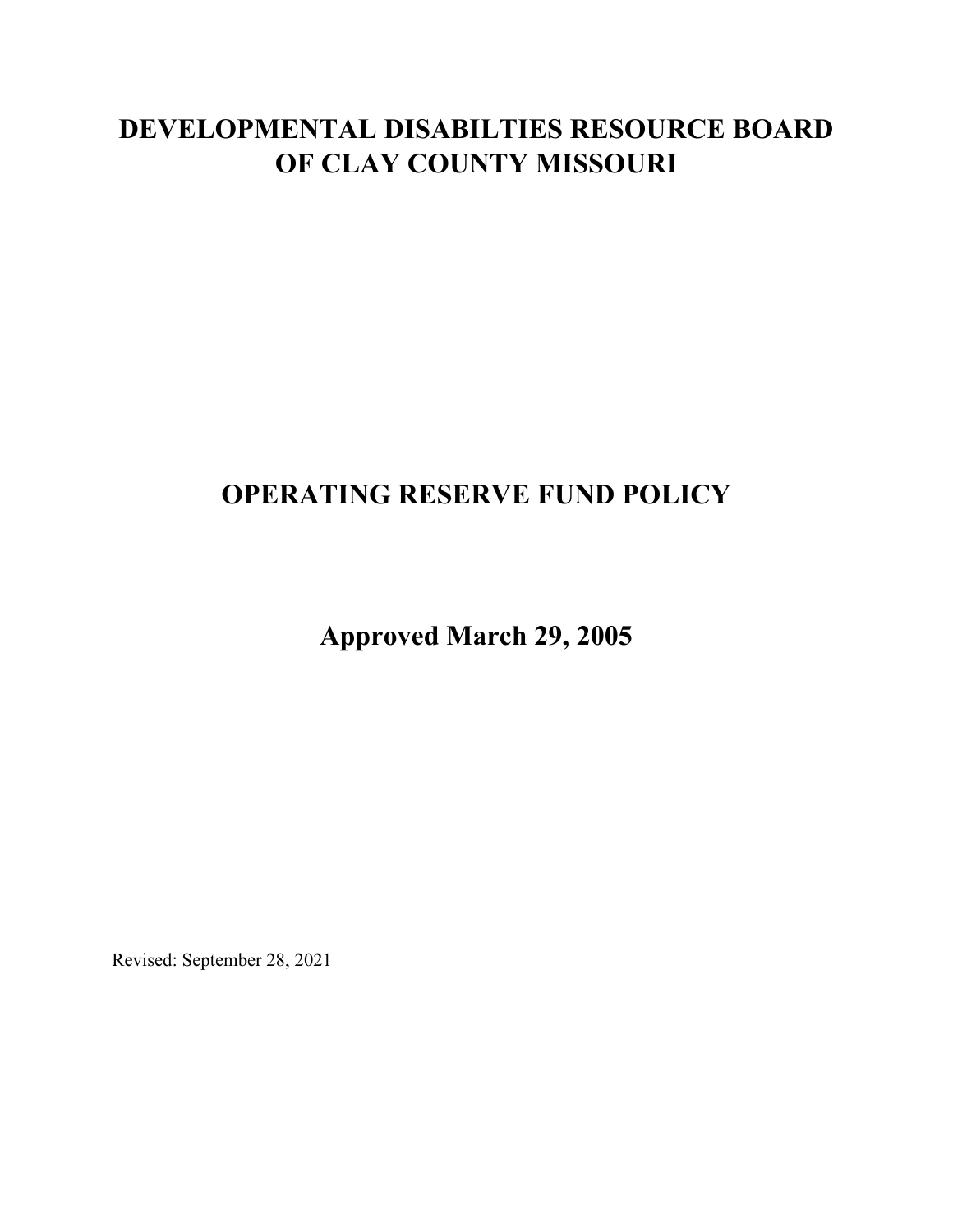# **DEVELOPMENTAL DISABILTIES RESOURCE BOARD OF CLAY COUNTY MISSOURI**

### **Policy for Operating Reserve Fund**

**General Purpose Statement:** The Operating Reserve Fund provides a targeted or predetermined level of protection in the event of a financial emergency or interruption of cash flow. The existence of such a Fund allows for the provision of essential and statutorily enumerated services and supports that are critical to the support of vulnerable persons.

#### **Specific Purposes of an Operating Reserve Fund:**

- The local tax levy is only one component of the county board's revenue sources. While the tax levy may be fairly constant and/or predictable, other funding sources upon which The Board relies upon to fund services are less stable. Federal, state and local funds fluctuate and are subject to cuts and withholds without prior notice.
- Cash flow from local tax receipts is seasonal so sound planning and budgeting is essential.
- The reserve fund may provide necessary working capital in the short run, as cash is critical to the operation of any entity. Cash is necessary to address a crisis, or for unexpected repair and replacement.
- Reserve funds guard against the unpredictability of federal/state policy changes that impact the potential number of eligible clients, the array of available services through contracted providers, and the availability of funds to purchase services.
- Funds may be restricted or unrestricted, and designated or undesignated, depending on the limitations of any external funding source, purpose of the particular fund, and The Board action.

#### **Operating Reserve Fund Balance**

The amount of the Operating Reserve Fund Balance shall be equal to nine (9) months of DDRB operating expenses in excess of fixed assets in reserve at all times with an optimal goal of twelve (12) months of operating expenses in excess of fixed assets. However, the Board shall have the discretion to vary the established reserve amount if it is determined by a majority of the Board to be in the best interests of the persons and/or agencies the DDRB serves.

The Board may elect to utilize the fund(s) for specific acceptable purpose(s) which should include plans for a repayment schedule to replenish reserves that have been drawn down.